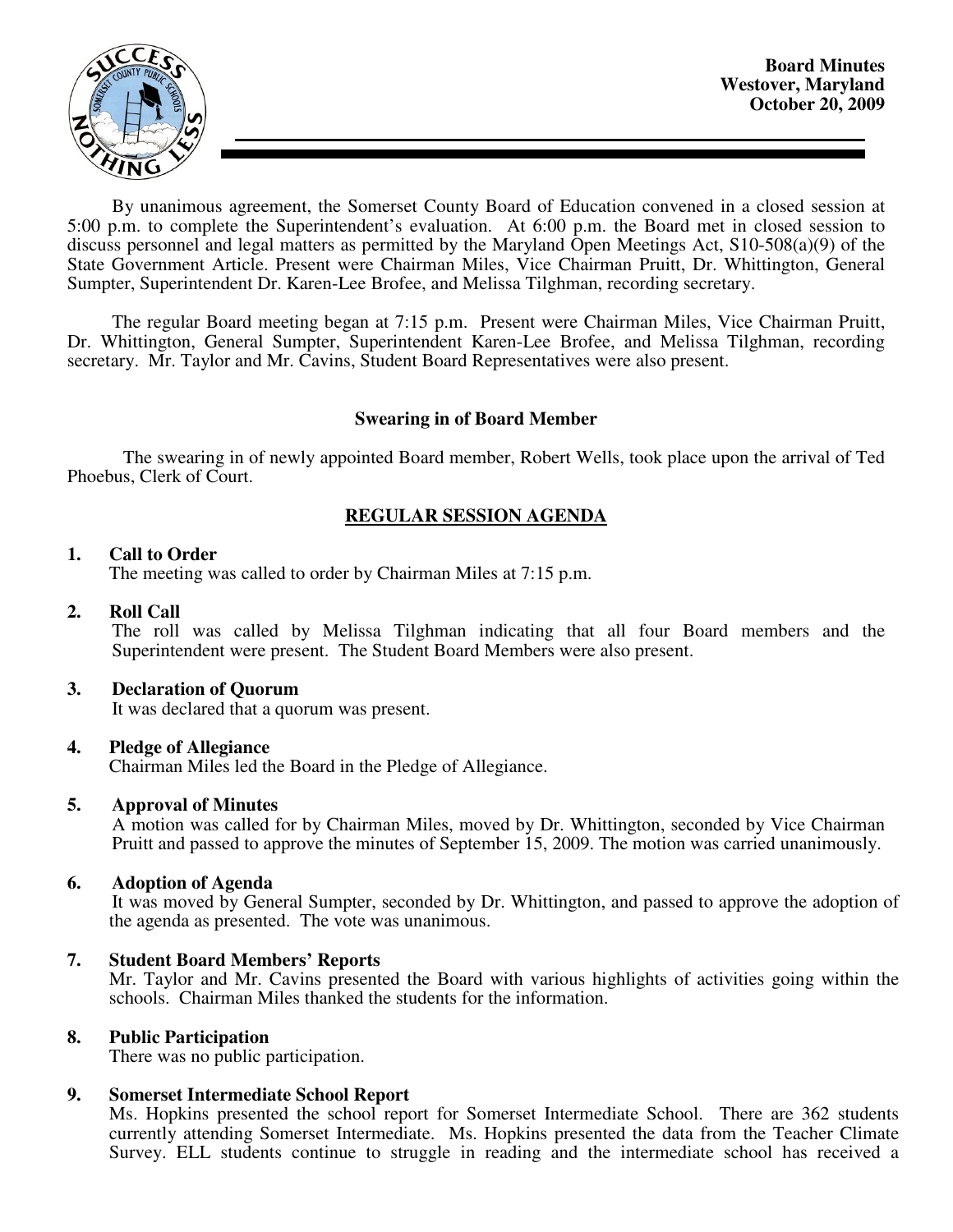community grant to purchase MP3 players. Teachers are still learning how to apply engaging and meaningful activities through effective integrated technology and  $21<sup>st</sup>$  Century Skills.

### **10. OLD BUSINESS**

### **A. Master Plan Update Continued**

Dr. Brofee continued the overview of Master Plan Update Part I beginning where the presentation closed at the last Board meeting. Due to funding, ten positions were lost. SCPS will continue to seek additional funding grants; however, this is going to be a very difficult Budget year. Outside input is requested.

(Mr. Phoebus arrived. Mr. Wells was sworn in and seated.)

Mr. Bloodsworth reported on the Special Education subgroup. The elementary and middle schools have increased proficiency in reading. This is the greatest subgroup gap of AMO. While there have been tremendous gains in achievement by Special Education students at all levels. (Elementary, Intermediate, and High Schools), less than 50% of Somerset County Public Schools' Special Education students graduate from high school. SCPS have increased training and follow through. Focus will be made on providing differentiated professional development with subgroup.

In reference to professional development it is clear that there is a need to differentiate professional development according to: What is needed and how well an individual implements the taught knowledge skill or strategy. In reference to the safety of our schools we found that there are 43% fewer bullying, harassment, and intimidation incidents with a total of 61 reports in 2009. Two thirds of these reports were labeled harassment while three fourths of all referrals were males. We are concerned that black students are almost twice as often suspended out of school as white students and that males are suspended twice as often as females.

Mr. Bloodsworth spoke about the Career  $\&$  Technology programs. Two new courses are being offered with an increase of students and staff awareness. The Workforce Development program has awarded scholarships to participating students. Eighty-five percent of Early Learning Pre K students are proficient and 90% of SCPS Pre K test fully ready for Kindergarten. There's inadequate funding for the Gifted and Talented Program Grade 5 testing and summer enrichment programs.

 Dr. Brofee listed the ETIM (Education That is Multicultural) Goals: to increase institutional understanding and effectiveness with students and families of diverse cultures and to enrich student multicultural classroom and field experience learning in alignment with the Maryland State Curriculum. Our local goals are to increase student engagement and teacher effectiveness, increase administrative and teaching staffs' fluency and proficiency with 21<sup>st</sup> Century skills, maintain and expand high quality education, emphasize and expand APD collaboration, and maintain the WAHS Renovation Project. SCPS has the lowest per capita total revenue in the state and a poverty rate of 20%. Somerset received \$320,169 in Federal Stimulus funding which offset the decrease in State funding of \$209,017. Somerset received \$1,539,184 in ARRA funds (Special Education and Title I designated), enabled the restoration of 11 positions which resulted in \$68,671 more revenue than the 2009 approved budget. Stimulus funds have enabled: tutoring for intervention students at all levels; co-teaching training and implementation; coordination of Parent Involvement Activities in Title I; extended school year programs for Special Education and regular education students; special training for Special Education teachers; and technology enhanced instruction at the elementary level. SCPS is facing multiple challenges but our schools are stronger, we have highly qualified teachers and our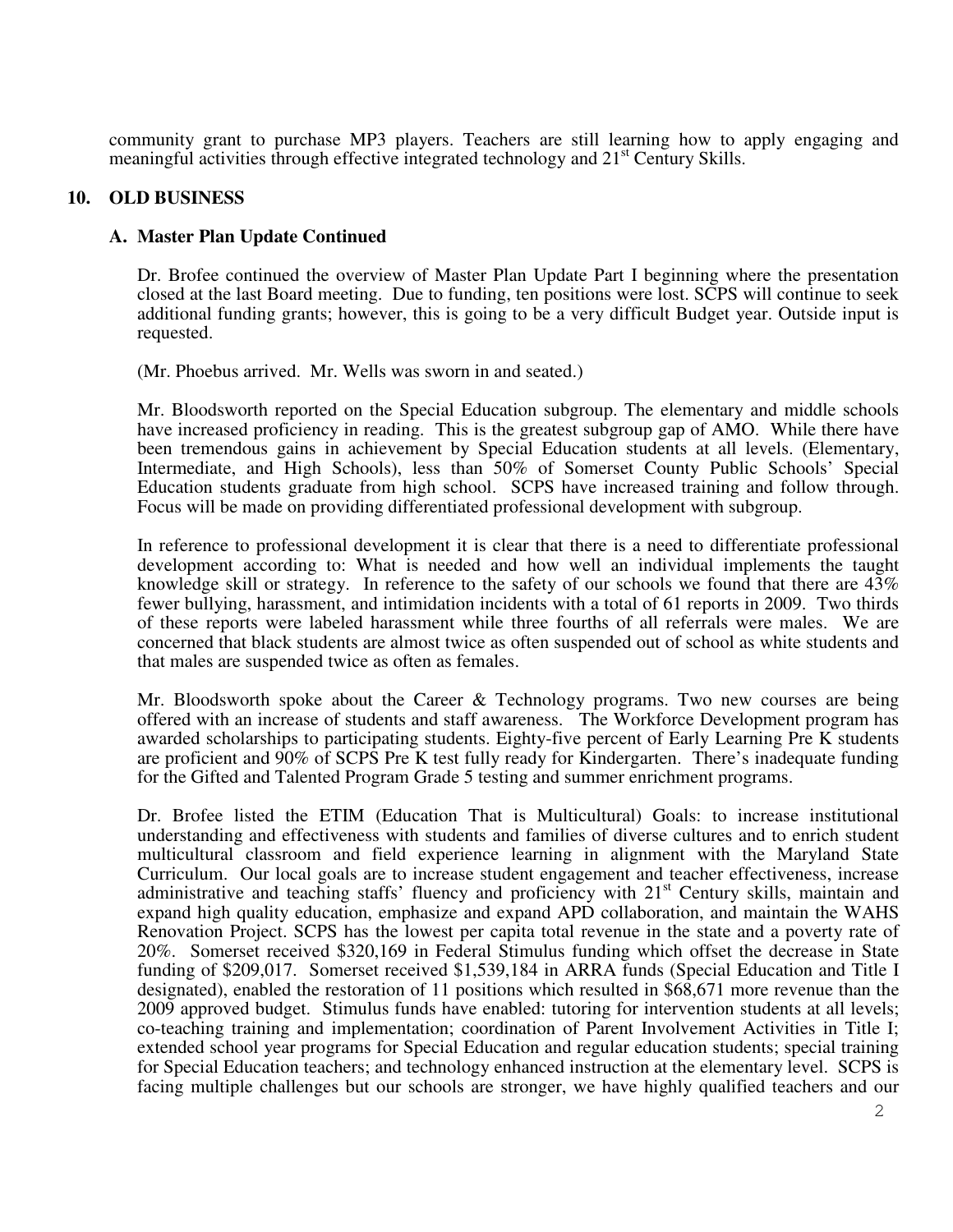students are learning more at greater depth.

A motion was called for by Chairman Miles, moved by Dr. Whittington, seconded by Vice Chairman Pruitt and passed to approve the Master Plan Update Part II. The motion was carried with a four to one vote. Mr. Wells did not vote.

# **11. New Business**

## **A. Finance**

## **Monthly Finance Report**

Ms. Miller presented the monthly finance report to the Board. Chairman Miles thanked her for the information.

### **Food Service Report**

Ms. Miller presented the food service report to the Board and was thanked by Chairman Miles. She also informed the Board that due to the glitch in the computer system, funds generated from on-site programs at the schools were not reported accurately.

### **Policy 600-11, Fundraising**

Ms. Miller presented revised policy #600-11, Fundraising to the Board for their review and study. This policy has been changed to policy #300-14.

## **B. ACLU/NAACP Recommendations from the Task Force**

Mr. Kirkland Hall, NAACP President addressed the Board with a brief summary of the ACLU/NAACP Task Force Recommendations. The Maryland State NAACP has written a letter to the Governor to ask that the Model o Somerset County's taskforce be used with other counties. Mr. Hall also informed the Board that fourteen counties have adopted our Athletic Policy requiring students to maintain 2.0 GPA. The Board was also commended on the school uniforms policy being used in the two elementary schools. The NAACP will be meeting with Senator Pugh in hopes of getting the State to raise the age a student must be to drop-out from 16 years of age to 17.

#### **C. Student Services Report**

#### **Homeless Monitoring Visit**

Ms. McLaughlin provided the Board with the results from the Home Monitoring Visit. A presentation was shown explaining that homeless children should have the same educational opportunities as other students. Of SCPS homeless families 46% are Caucasian and 32% are African American. By federal law, transportation must be provided to current students who fall into the homeless category and move outside of the school district. This will allow those students to continue attending their home schools. Title I programs are being used to help with the funding to purchase uniforms and school supplies. We are able to keep up with the number of homeless students from information obtained from parents, referrals, or shelters.

## **Student Bullying, Harassment, & Intimidation, Policy #600-34**